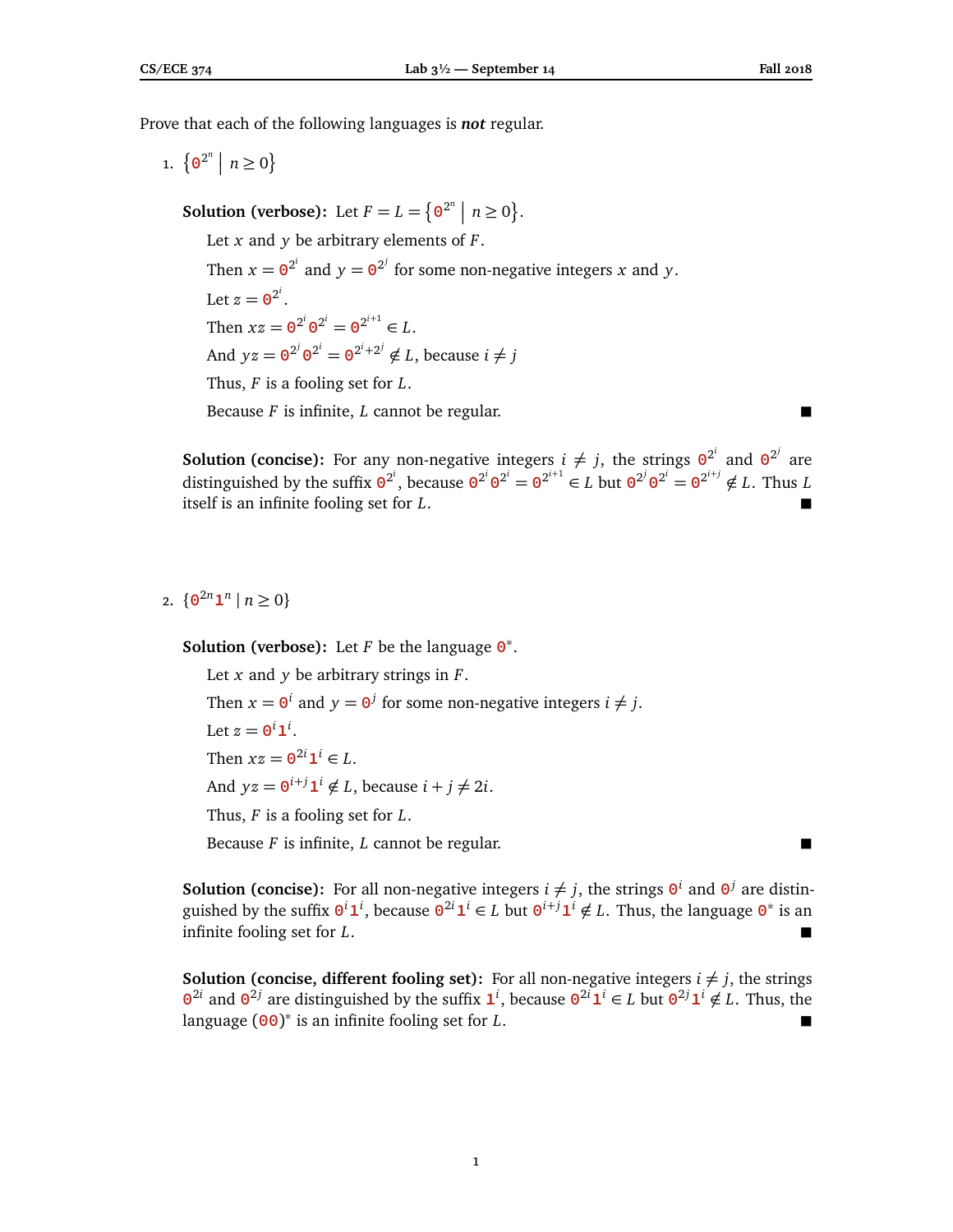3.  $\{ \mathbf{0}^m \mathbf{1}^n \mid m \neq 2n \}$ 

**Solution (verbose):** Let *F* be the language **0** ∗ .

Let *x* and *y* be arbitrary strings in *F*. Then  $x = \mathbf{0}^i$  and  $y = \mathbf{0}^j$  for some non-negative integers  $i \neq j$ . Let  $z = \mathbf{0}^i \mathbf{1}^i$ . Then  $xz = \mathbf{0}^{2i} \mathbf{1}^i \notin L$ . And  $yz = \mathbf{0}^{i+j} \mathbf{1}^i \in L$ , because  $i + j \neq 2i$ . Thus, *F* is a fooling set for *L*. Because *F* is infinite, *L* cannot be regular.

**Solution (concise, different fooling set):** For all non-negative integers  $i \neq j$ , the strings  $\mathbf{0}^{2i}$  and  $\mathbf{0}^{2j}$  are distinguished by the suffix  $\mathbf{1}^i$ , because  $\mathbf{0}^{2i} \mathbf{1}^i \notin L$  but  $\mathbf{0}^{2j} \mathbf{1}^i \in L$ . Thus, the language  $(00)^*$  is an infinite fooling set for *L*. ■

4. Strings over {**0**,**1**} where the number of **0**s is exactly twice the number of **1**s.

**Solution (verbose):** Let *F* be the language **0** ∗ .

Let *x* and *y* be arbitrary strings in *F*. Then  $x = \mathbf{0}^i$  and  $y = \mathbf{0}^j$  for some non-negative integers  $i \neq j$ . Let  $z = \mathbf{0}^i \mathbf{1}^i$ . Then  $xz = \mathbf{0}^{2i} \mathbf{1}^i \in L$ . And  $yz = \mathbf{0}^{i+j} \mathbf{1}^i \notin L$ , because  $i + j \neq 2i$ . Thus, *F* is a fooling set for *L*. Because *F* is infinite, *L* cannot be regular.

**Solution (concise, different fooling set):** For all non-negative integers  $i \neq j$ , the strings  $\mathbf{0}^{2i}$  and  $\mathbf{0}^{2j}$  are distinguished by the suffix  $\mathbf{1}^i$ , because  $\mathbf{0}^{2i} \mathbf{1}^i$  ∈ *L* but  $\mathbf{0}^{2j} \mathbf{1}^i \notin L$ . Thus, the language  $(00)^*$  is an infinite fooling set for *L*. ■

**Solution (closure properties):** If *L* were regular, then the language

$$
((0+1)^*\setminus L)\cap 0^*1^* = \{0^m1^n \mid m\neq 2n\}
$$

would also be regular, because regular languages are closed under complement and intersection. But we just proved that  $\{0^m 1^n \mid m \neq 2n\}$  is not regular in problem 3. [Yes, *this proof would be worth full credit, either in homework or on an exam.]*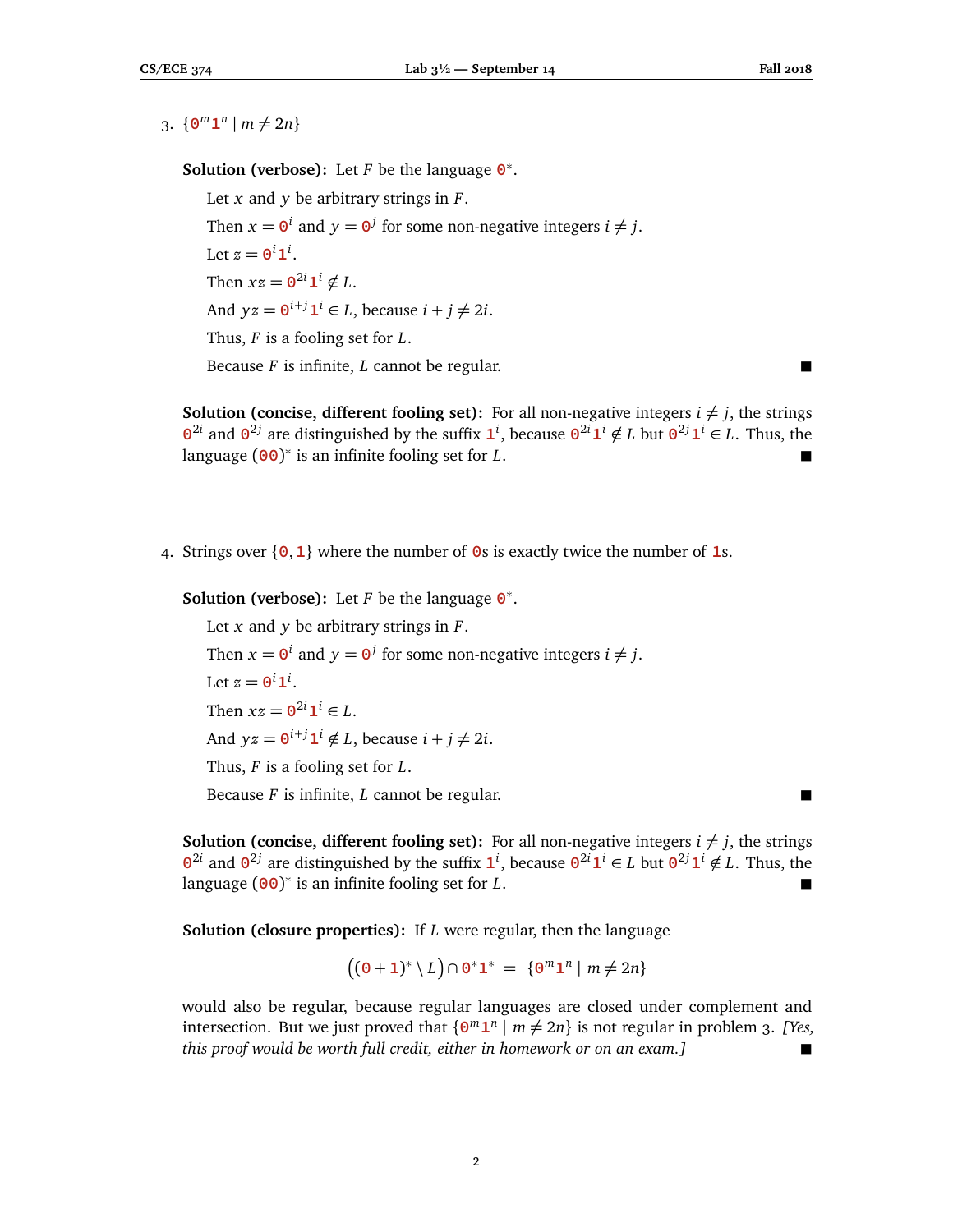5. Strings of properly nested parentheses **()**, brackets **[]**, and braces **{}**. For example, the string **([]){}** is in this language, but the string **([)]** is not, because the left and right delimiters don't match.

# **Solution (verbose):** Let *F* be the language **(** ∗ .

Let *x* and *y* be arbitrary strings in *F*. Then  $x = \mathbf{I}^i$  and  $y = \mathbf{I}^j$  for some non-negative integers  $i \neq j$ . Let  $z = \mathcal{V}^i$ . Then  $xz = {i}^i$   $i \in L$ . And  $yz = {^{j} )}^i \notin L$ , because  $i \neq j$ . Thus, *F* is a fooling set for *L*. Because *F* is infinite, *L* cannot be regular.

**Solution (concise):** For any non-negative integers  $i \neq j$ , the strings (<sup>*i*</sup> and (<sup>*j*</sup> are distinguished by the suffix  $\int_0^i$ , because  $\left(\frac{i}{\mu}\right)^i \in L$  but  $\left(\frac{i}{\mu}\right)^j \notin L$ . Thus, the language  $\left(\frac{i}{\mu}\right)^j$  is an infinite fooling set.

6. Strings of the form  $w_1 \# w_2 \# \cdots \# w_n$  for some  $n \geq 2$ , where each substring  $w_i$  is a string in  ${ \{0, 1\} }^*$ , and some pair of substrings  $w_i$  and  $w_j$  are equal.

**Solution (verbose):** Let *F* be the language **0** ∗ .

Let *x* and *y* be arbitrary strings in *F*. Then  $x = \mathbf{0}^i$  and  $y = \mathbf{0}^j$  for some non-negative integers  $i \neq j$ . Let  $z = #0^i$ . Then  $xz = \mathbf{0}^i \# \mathbf{0}^i \in L$ . And  $yz = 0^j \# 0^i \notin L$ , because  $i \neq j$ . Thus, *F* is a fooling set for *L*. Because *F* is infinite, *L* cannot be regular.

**Solution (concise):** For any non-negative integers  $i \neq j$ , the strings  $\mathbf{\Theta}^i$  and  $\mathbf{\Theta}^j$  are distinguished by the suffix  $\#0^i$ , because  $0^i \#0^i \in L$  but  $0^j \#0^i \notin L$ . Thus, the language  $0^*$  is an infinite fooling set.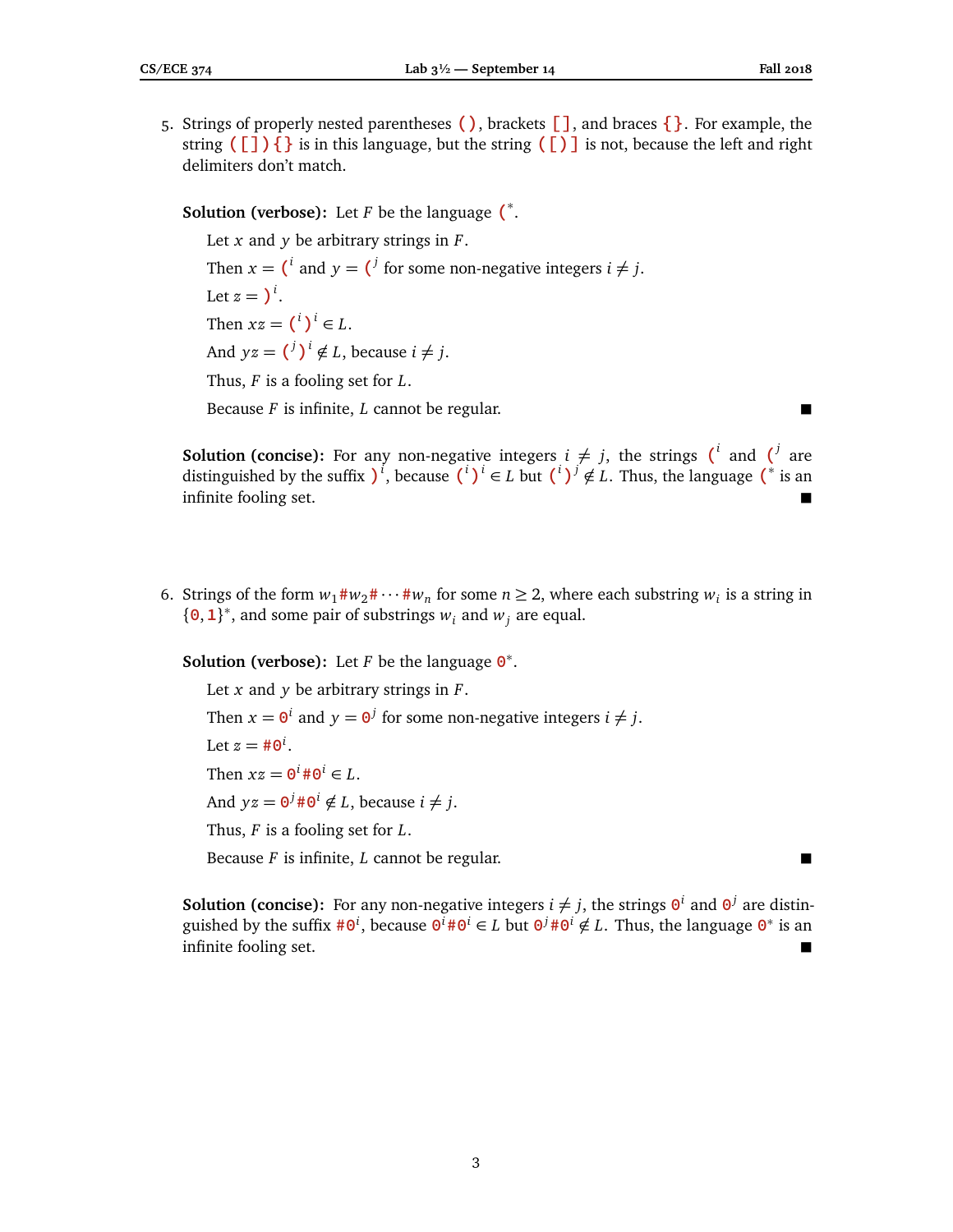### **Work on these later:**

7.  $\{0^{n^2} \mid n \ge 0\}$ 

**Solution:** Let *x* and *y* be distinct arbitrary strings in *L*.

Without loss of generality,  $x = e^{i^2}$  and  $y = e^{i^2}$  for some  $i > j \ge 0$ . Let  $z = \mathbf{0}^{2j+1}$ . Then  $yz = \mathbf{0}^{j^2 + 2j + 1} = \mathbf{0}^{(j+1)^2} \in L$ On the other hand,  $xz = e^{i^2 + 2j + 1} \notin L$ , because  $i^2 < i^2 + 2j + 1 < i^2 + 2i + 1 = (i + 1)^2$ . Thus, *z* distinguishes *x* and *y*.

We conclude that *L* is an infinite fooling set for *L*, so *L* cannot be regular.

# **Solution:** Let *x* and *y* be distinct arbitrary strings in  $\mathbf{0}^*$ .

Without loss of generality,  $x = 0^i$  and  $y = 0^j$  for some  $i > j \ge 0$ . Let  $z = \mathbf{0}^{i^2 + i + 1}$ . Then  $xz = \mathbf{0}^{i^2 + 2i + 1} = \mathbf{0}^{(i+1)^2} \in L$ . On the other hand,  $yz = 0^{i^2 + i + j + 1} \notin L$ , because  $i^2 < i^2 + i + j + 1 < i^2 + 2i + 1 = (i + 1)^2$ . Thus, *z* distinguishes *x* and *y*. We conclude that  $\mathbf{0}^*$  is an infinite fooling set for *L*, so *L* cannot be regular.

**Solution:** Let *x* and *y* be distinct arbitrary strings in **00** ∗ .

Without loss of generality,  $x = 0^i$  and  $y = 0^j$  for some  $i > j \ge 1$ . Let  $z = \mathbf{0}^{i^2 - i}$ . Then  $xz = \mathbf{0}^{i^2} \in L$ . On the other hand,  $yz = 0^{i^2 - i + j} \notin L$ , because

$$
(i-1)^2 = i^2 - 2i + 1 < i^2 - i < i^2 - i + j < i^2.
$$

(The first inequalities requires *i*  $\geq$  2, and the second *j*  $\geq$  1.)

Thus, *z* distinguishes *x* and *y*.

We conclude that **00**<sup>∗</sup> is an infinite fooling set for *L*, so *L* cannot be regular.